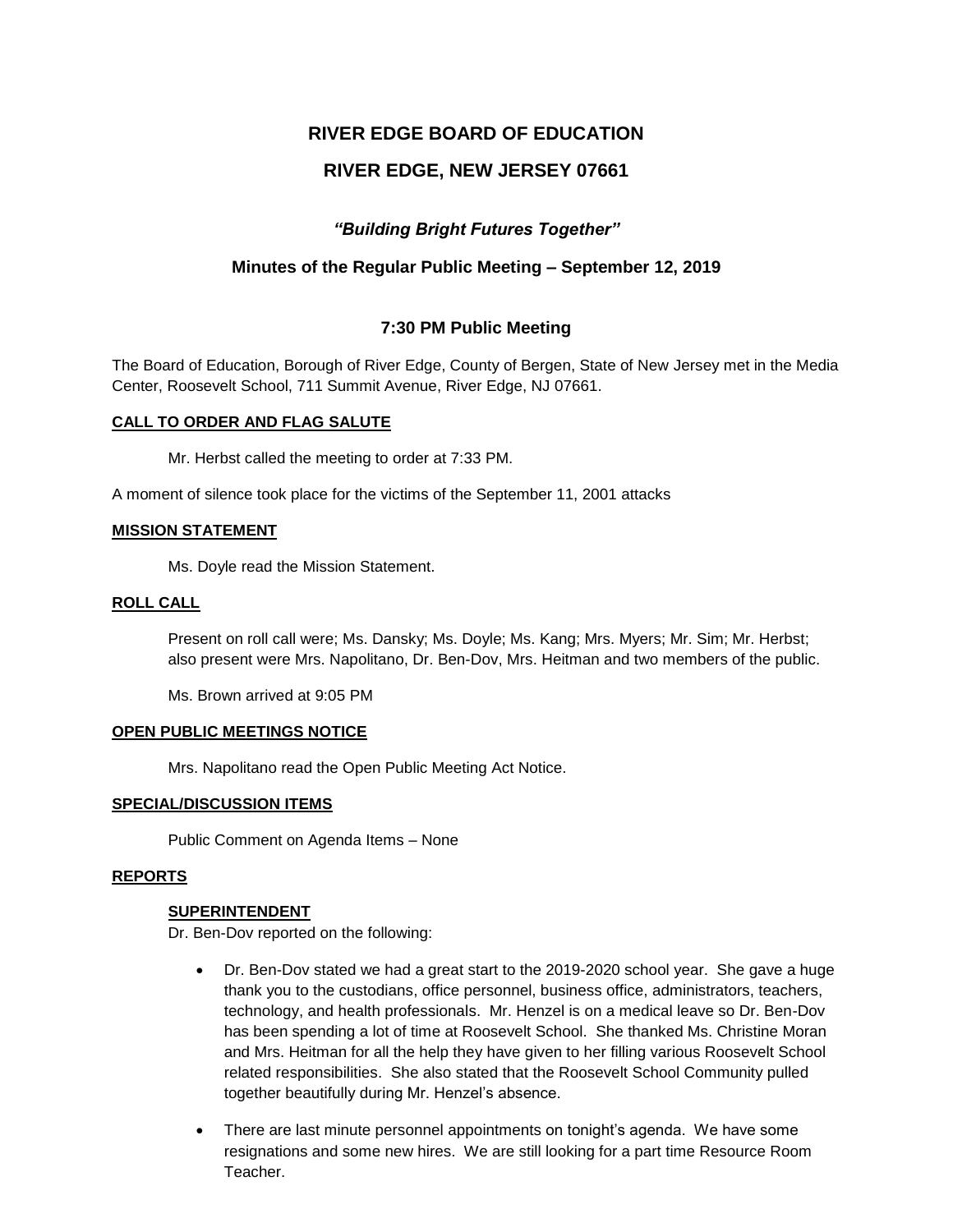- Dr. Ben-Dov read the following River Edge School District Student Safety Data Report: As reported to the State, during reporting Period 2 there were six HIB investigations reported for the River Edge School District. Cherry Hill School had three investigations which were all confirmed as HIB. Roosevelt School had three investigations and they are not confirmed as HIB. Dr. Ben-Dov discussed some of the HIB training and prevention activities being implemented by the River Edge School District.
- We revamped the academic part of summer school. This is the first year. We shared information with parents that this would be a different program, teachers were highly qualified in the areas they were working in, data was assessed and collected, and attendance was taken. Gaines were related to attendance. There was growth in both ELA and Math but growth in math was higher than in ELA. Dr. Ben-Dov was glad we did this and thanked the board members for their support.
- We haven't submitted our goals yet this school year because we are waiting for the academic goals and teachers are now assessing so they can form their Student Growth Objectives (SGO's). This works into our academic goals for the schools and district goals. We will have our goals on an agenda in October. Some of the goals we already have started working on are social emotional which include: responsive classroom, Wingman initiative, and the Youth Truth Climate Survey. The surveys will be in English, Korean, and Spanish.
- We are on Instagram since the start of school and we have approximately 350 followers. We will be linked to Facebook very soon. This is related to our parent communication and engagement goal.
- We are all set with our Artists-in-Residence. We will have theatre in fourth grade for 12 weeks and dance in third grade for eight weeks across the district and each residency will culminate with a performance.
- Our enrollment has decreased a little bit since Dr. Ben-Dov's last update. Our total enrollment is 1,249 students with 508 students at Roosevelt and 741 students at Cherry Hill School. The new apartment complex yielded five families with a total of six students. Fourth grade at Cherry Hill School has closed so we sent a total of eight students to Roosevelt: five fourth graders and their siblings.
- Everything is in great shape with our buildings. Students are using the Roosevelt School air conditioned gymnasium. The Cherry Hill School Media Center is being used along with the adjacent classroom that was created. The renovated Teacher's Lounges are being used and the black top at Roosevelt School had stenciling work done to it. Dr. Ben-Dov would like to thank the PTO for this and the custodians for painting it. It looks great!
- $\bullet$  Our Committee Meetings will be on September 17<sup>th</sup>. Dr. Ben-Dov will send the agenda to the chairs of the committees. She said that the November  $21<sup>st</sup>$  committee meeting needed to be switched to November  $18<sup>th</sup>$ . All agreed to that date.
- Our Librarians spent the day in the River Edge Public Library. They made a good connection.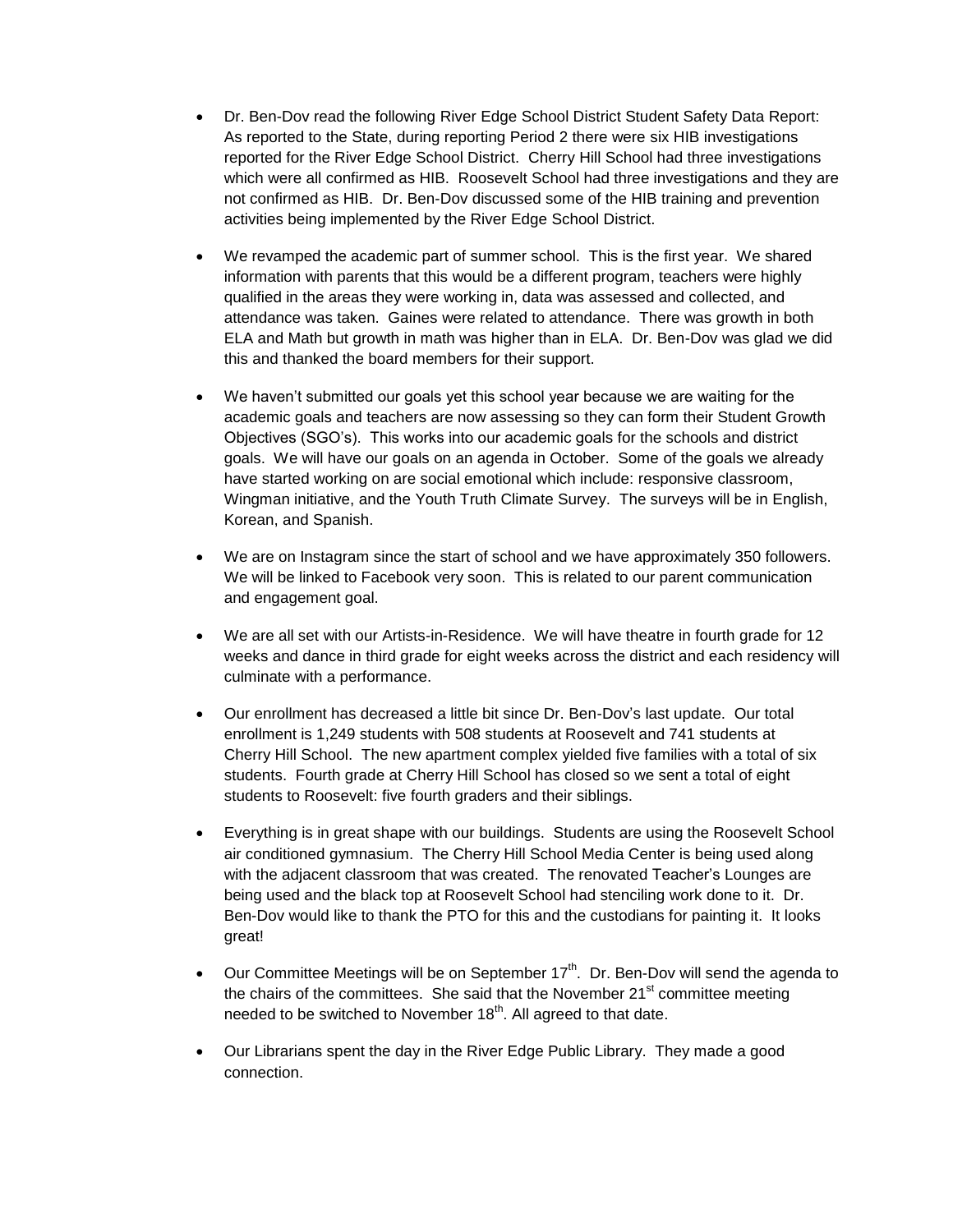# **PRINCIPAL**

Mrs. Heitman reported on the following:

- Mrs. Heitman welcomed everyone to the start of the 2019-2020 school year. She stated we are off to a great start.
- There was a well-attended PTO Tea and first PTO meeting on Friday, September 6th. We had a special guest, Lieutenant Walker from the River Edge Police Department to talk mostly about traffic.
- Liberty Science partnership has started at Roosevelt School and will begin at Cherry Hill School next week
- We are very excited about our district using Instagram
- Staff is working to set up procedures and guidelines using our positive social emotional approaches. Both schools are using the Margaret Wheatly's slogan: Take Care of Yourself, Take Care of Each Other, Take Care of This Place.
- Back to School Night will be on Thursday, September 19<sup>th</sup> at both schools
- We are working with the PTO's for our New Family Reception on Thursday, September 26<sup>th</sup> at Cherry Hill School at 6:30 PM
- Picture day for Cherry Hill School will be on Friday, September  $27<sup>th</sup>$
- Mrs. Heitman has been working very well with Mr. James. He is learning all the procedures and getting to know all the students.

# **BOARD SECRETARY**

Mrs. Napolitano reported on the following:

- The Facility Assessment has been completed and we will update the committee and board members once we have the final report
- The HVAC installation is complete. We are finishing the balancing and control work. We will be using the gym until the end of September and then we will have the gym floors refinished. This project went smoothly and we are happy with the contractor's work.
- The Media Center is complete and is being used as per our plans. The flooring was replaced, smart boards, phones, and speakers were all installed.
- The buildings were thoroughly cleaned and repairs were completed over the summer. Our Teacher's Rooms got new flooring, refrigerators, sinks, microwaves, and toaster ovens.
- New copiers were installed in our schools. We are now using our swipe cards to retrieve our copies.
- Discussions have continued with the Borough Administrator and we have a meeting planned with him, the recreation director, the principals, myself, and Dr. Ben-Dov regarding use of facilities.
- The yearly playground inspection was completed with one minor repair being done to the equipment
- Mrs. Napolitano met with Mrs. Hafers regarding Sustainable New Jersey Green Team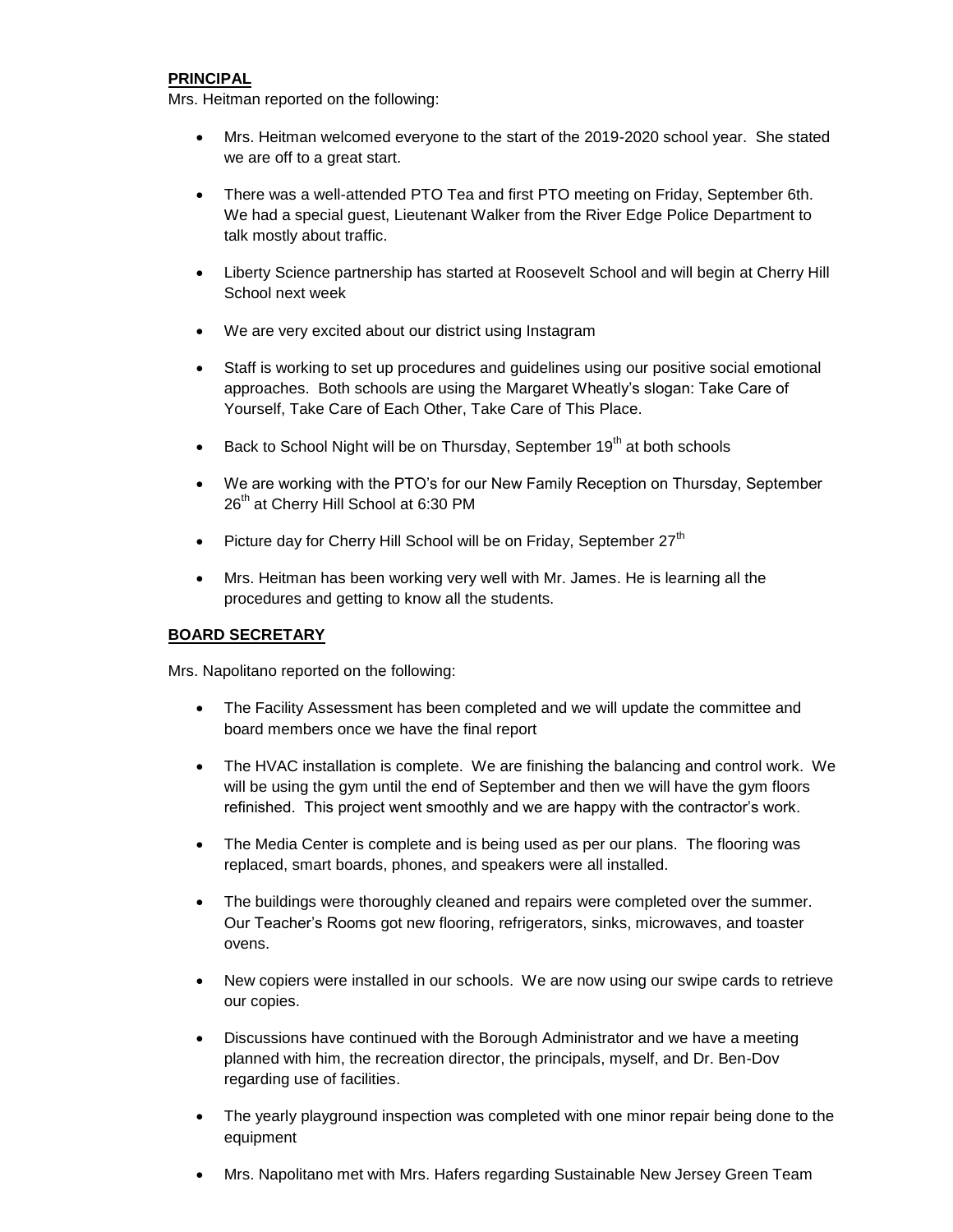- Harrah's Resort in Atlantic City was booked for the NJSBA Convention from October 21, 2019 to October 24, 2019. Please let me know if you are attending.
- Free and reduced milk applications were placed on the parent portal, on the website, and paper copies were sent home to all students. Sending paper copies home may have increased student's families the ability to respond. The forms are available on our website and in the front offices in English, Spanish, and Korean for anyone that may still need an application.
- We will be presenting to all staff in conjunction with Open Enrollment a health care presentation to better inform the staff of their health care options. There will be two presentations, one at each school, and a follow up question and answer session with the ability for staff to communicate privately with the agents. There will be an interactive personal shopper on the computer to help each person select based on their personal needs.

# **PRESIDENT**

Mr. Herbst reported on the following:

- Mr. Herbst interned this summer for an educational law firm that deals with a lot of districts in Central Jersey. They allowed him to take a binder that the firm gives to every attorney there. Mr. Herbst shared this binder with the board members. He said it's a quick reference for legal questions.
- Mr. Herbst attended a Leadership weekend in May where they discussed committee reports. They discussed written reports for each committee report. These reports will be scanned in and given as an attachment for the board meetings.

# **COMMITTEES**

 The Ad Hoc Committee will be abolished. All other policies will go to the committee it belongs to.

# **MOTIONS TO BE ACTED UPON**

**1.** That the Board of Education approve the Confidential Minutes of June 26, 2019.

Motion by Ms. Doyle Seconded by Mrs. Myers

Ayes: Ms. Dansky, Ms. Kang, Mr. Sim, Mr. Herbst Nays: None, Abstained: Ms. Doyle, Mrs. Myers

**2.** That the Board of Education approve the Minutes of July 31, 2019.

Motion by Mrs. Myers Seconded by Ms. Kang

Ayes: Ms. Dansky, Ms. Doyle, Ms. Kang, Mr. Sim, Mr. Herbst Nays: None, Abstained: Mrs. Myers

- **3**. That the Board of Education approve the staff development and travel as per the schedules for September 2019 including relevant mileage reimbursement. (Addendum)
- **4**. That the Board of Education approve the Special Milk Pricing at a rate of \$.33 per day for the 2019-2020 school year.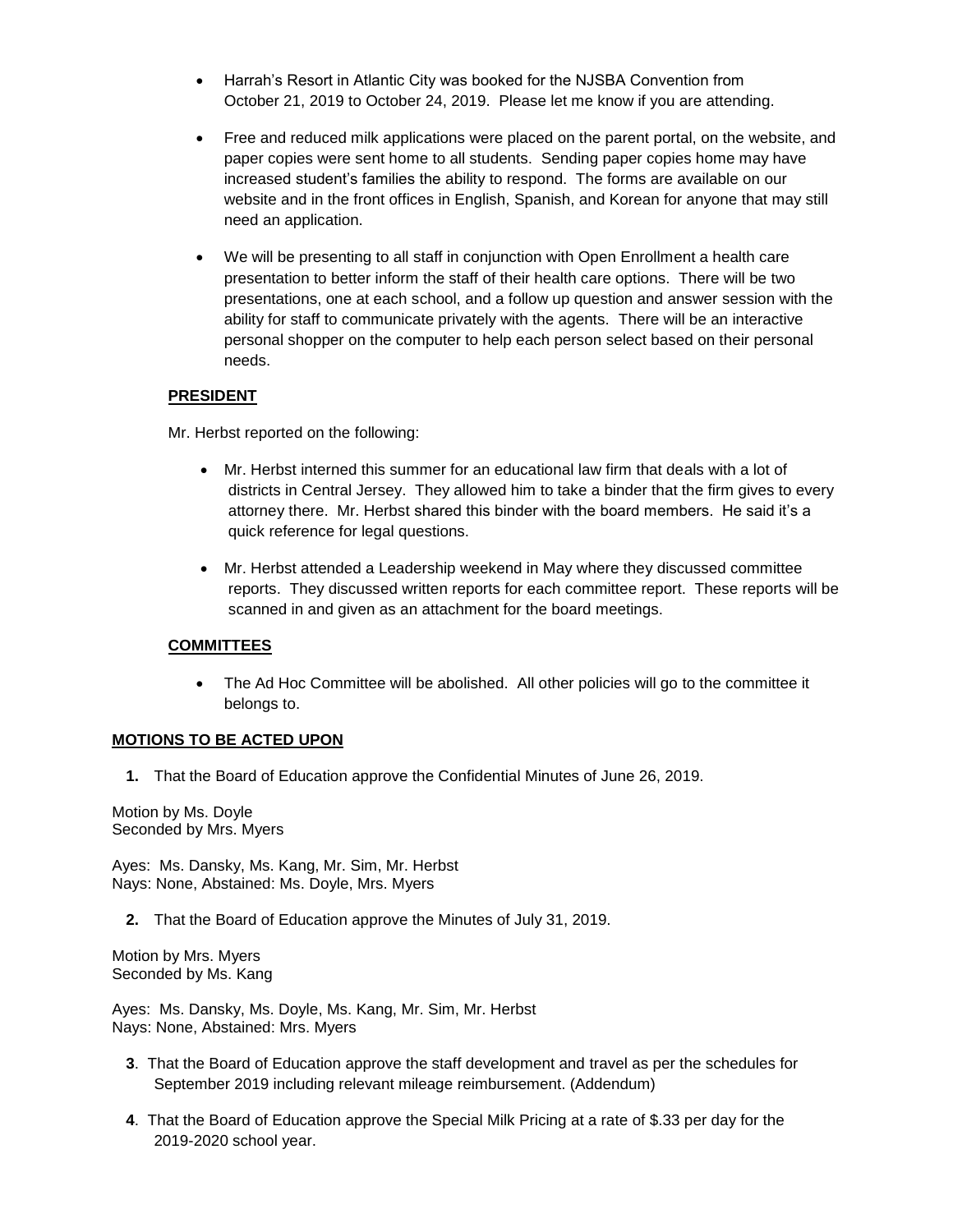- **5**. That the Board of Education approve the Student Safety Data Report on incidents of Violence; Vandalism; Harassment, Intimidation, or Bullying (HIB) and HIB training and programs for Reporting Period 2 (January 1, 2019 to June 30, 2019.
- **6**. That the Board of Education approve the following State Contract vendors for 2019-2020.

| <b>School Specialty</b>       | Contract #17/Food-00242            | <b>Instructional Supplies</b> |
|-------------------------------|------------------------------------|-------------------------------|
| <b>Howard Computer</b>        | Contract # MNWNC-114               | Technology                    |
| Spruce Industries             | ESCNJ #17/18 -47                   | <b>Custodial Supplies</b>     |
| Northeast Janitorial          | ESCNJ #17/18 -47                   | <b>Custodial Supplies</b>     |
| Northeast Janitorial          | ESCNJ#18/19-35                     | <b>Custodial Equipment</b>    |
| <b>CDW Government (Cisco)</b> | Contract# ESCNJ18/19-03 (18/19-03) | Technology                    |

**7**. That the Board of Education approve the Second Reading of the following policies:

| Policy#       | <b>Title</b>                                 |
|---------------|----------------------------------------------|
| 4111.2/4211.2 | DOMESTIC VIOLENCE                            |
| 4116          | EVALUATION OF TEACHING STAFF MEMBERS         |
| 4222          | NONINSTRUCTIONAL AIDES                       |
| 5142.2        | PHYSICAL RESTRAINT                           |
| 6151          | <b>CLASS SIZE</b>                            |
| 6154          | HOMEWORK/MAKEUP WORK                         |
| 6156          | INSTRUCTIONAL PLANNING/SCHEDULING            |
| 6161.2        | COMPLAINTS REGARDING INSTRUCTIONAL MATERIALS |
| 6163.1        | <b>MEDIA CENTER/LIBRARY</b>                  |
| 6163.3        | LIVE ANIMALS IN THE CLASSROOM                |
| 6164.4        | CHILD STUDY TEAM                             |
| 6171          | SPECIAL INSTRUCTIONAL PROGRAMS               |
| 6171.2        | <b>GIFTED AND TALENTED</b>                   |
| 6171.5        | IEE                                          |
| 6173          | <b>HOME INSTRUCTION</b>                      |
| 6300          | EVALUATION OF THE INSTRUCTIONAL PROGRAM      |

Motion by Ms. Kang Seconded by Ms. Dansky

Ayes: Ms. Dansky, Ms. Doyle, Ms. Kang, Mrs. Myers, Mr. Sim, Mr. Herbst Nays: None

# **B**. **BUILDING & GROUNDS**

**1.** That the Board of Education approve to donate three outdated nurse's cell phones to 911 Cell Phone Bank.

Motion by Ms. Dansky Seconded by Mr. Sim

Ayes: Ms. Dansky, Ms. Doyle, Ms. Kang, Mrs. Myers, Mr. Sim, Mr. Herbst Nays: None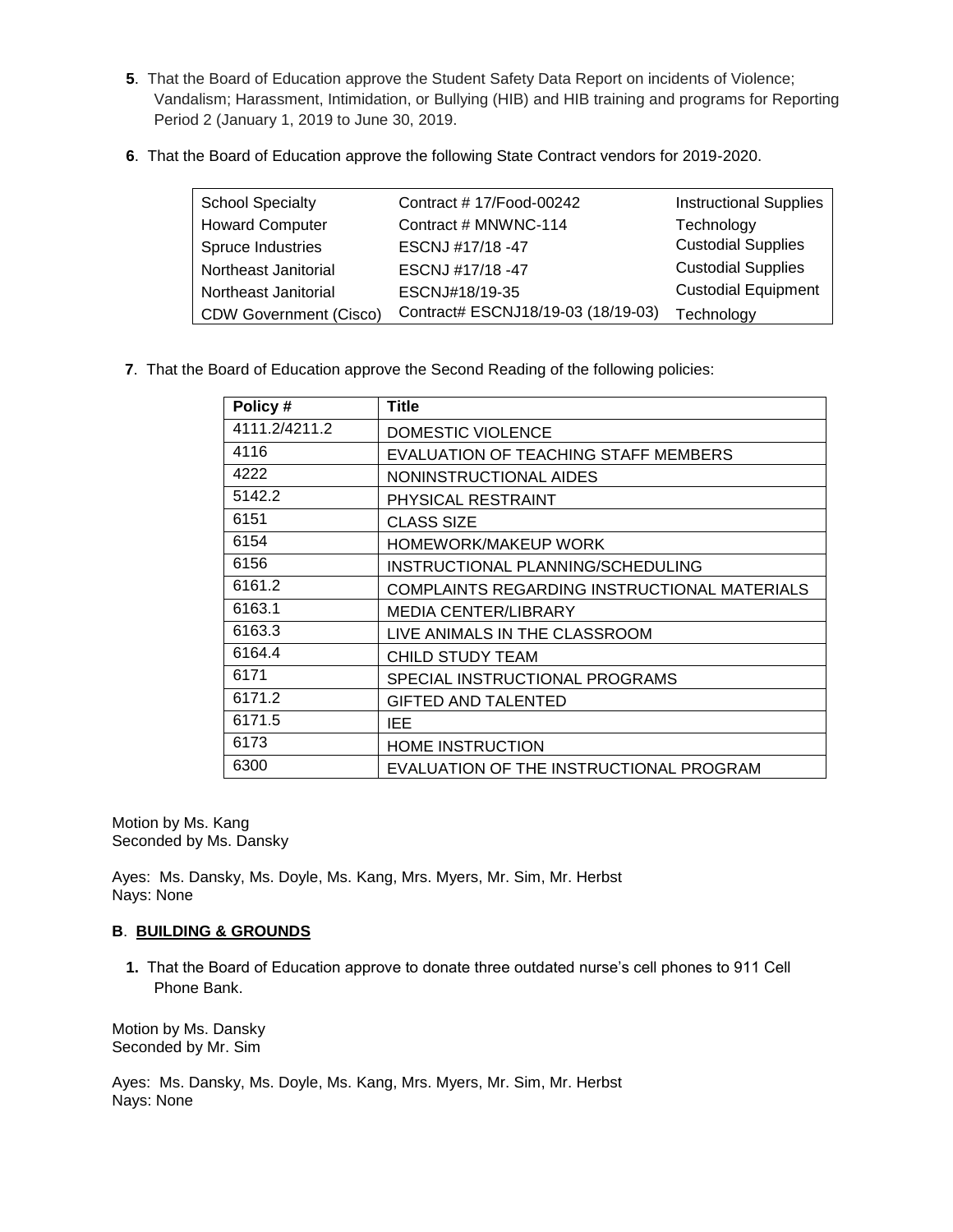### **C. CURRICULUM/EDUCATION**

- **1**. That the Board of Education approve the contract between the River Edge Board of Education and St. Peter's Academy to provide Non-public Nursing Services for the 2019-2020 school year.
- **2**. That the Board of Education approve the contract between the River Edge Board of Education and Stepping Stone Learning Center to provide Non-public Nursing Services for the 2019-2020 school year.
- **3**. That the Board of Education approve the contract between the River Edge Board of Education and Yeshiva of North Jersey to provide Non-public Nursing Services for the 2019-2020 school year.

Motion by Mr. Sim Seconded by Ms. Doyle

Ayes: Ms. Dansky, Ms. Doyle, Ms. Kang, Mrs. Myers, Mr. Sim, Mr. Herbst Nays: None

### **D. FINANCE/GRANTS/GIFTS**

**1**. That the Board of Education accept the \$280.00 donation from Jennifer Wong Hernandez for general use at Roosevelt School (Addendum).

Motion by Ms. Doyle Seconded by Mrs. Myers

Ayes: Ms. Dansky, Ms. Doyle, Ms. Kang, Mrs. Myers, Mr. Sim, Mr. Herbst Nays: None

### **E. PERSONNEL**

- **1**. That the Board of Education, with the recommendation of the Superintendent, approve Samantha Rosenbloom, Teacher, starting September 1, 2019 through June 30, 2020, BA, Step 3.
- **2**. That the Board of Education, with the recommendation of the Superintendent, approve Toni Ann Tuosto, Part-time Resource Teacher (.6), starting September 1, 2019 through June 30, 2020, MA, Step 5.
- **3**. That the Board of Education, with the recommendation of the Superintendent, approve Jessica Cordero, Lunch Aide, for the 2019-2020 school year.
- **4**. That the Board of Education, with the recommendation of the Superintendent approve the following Part-time 504 Aides, for the 2019-2020 school year.

Sharon Bene Nathalie Sterling Eugenia Tavarez

- **5**. That the Board of Education, with the recommendation of the Superintendent, approve Joyce Kelleher, Part-time Clerical Aide, 25 hours per week for the 2019-2020 school year.
- **6**. That the Board of Education, with the recommendation of the Superintendent approve Nerissa Smith, Part-time Aide, for the 2019-2020 school year.
- **7**. That the Board of Education, with the recommendation of the Superintendent approve Nancy Cho, Part-time Aide, for the 2019-2020 school year.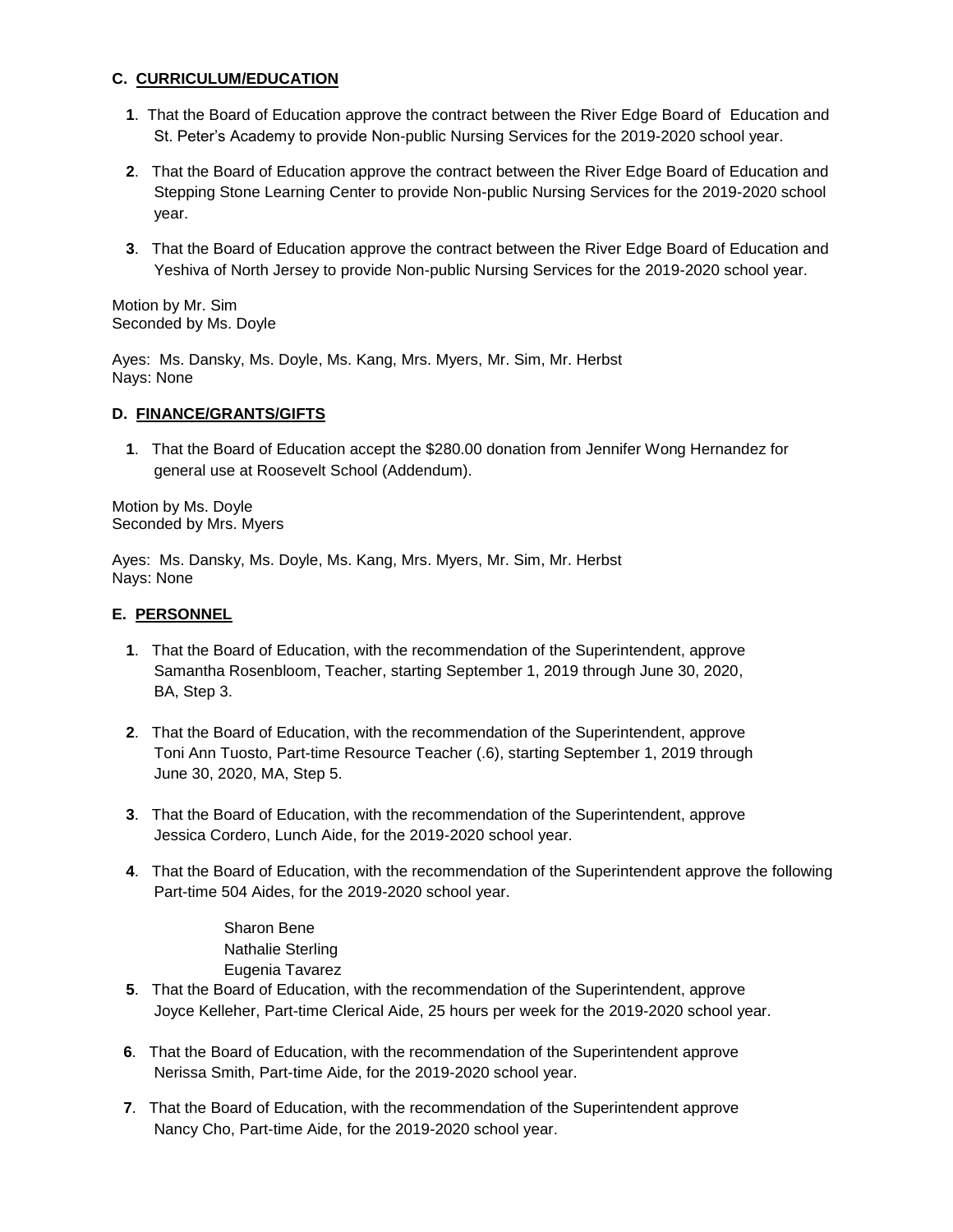- **8**. That the Board of Education accept, with regret, the retirement of Andrea Friedlander, School Nurse, effective October 15, 2019.
- **9**. That the Board of Education accept, with regret, the resignation of Ashley Suarez, ABA Aide, effective July 31, 2019.
- **10**. That the Board of Education accept, with regret, the resignation of Jamie Woods, ABA Aide, effective July 31, 2019.
- **11**. That the Board of Education accept, with regret, the resignation of Nestor Ortiz, Region V Transportation Coordinator, effective August 16, 2019.
- **12**. That the Board of Education, with the recommendation of the Superintendent approve a Child Care leave of absence for Tara Malkowski to commence upon the completion of her already approved Family leave on March 26, 2020, through June 30, 2020.
- **13**. That the Board of Education, with the recommendation of the Superintendent, approve the following as substitute teachers for the 2019-2020 School Year:

Chloe Ambrose Meredith Arabas Carol Gardocki George Ives

- **14**. That the Board of Education approve Nichol Del Rosso for Roosevelt Student Council Advisor for the 2019-2020 School Year.
- **15**. That the Board of Education, with the recommendation of the Superintendent, approve Colleen Poole, Editor, of the River Edge Web-based Publication, as per contractual stipend, for the 2019-2020 school year.
- **16**. That the Board of Education accept, with regret, the resignation of Toni Ann Tuosto, Part-time Resource Teacher (.6), effective on or about November 6, 2019.
- **17**. That the Board of Education accept, with regret, the resignation of Laura Lombardi, Teacher, effective on or about October 14, 2019.
- **18**. That the Board of Education, with the recommendation of the Superintendent, approve Sandy Gerbino, Teacher, starting on or about October 14, 2019 through June 30, 2020, BA, Step 7.

Motion by Mrs. Myers Seconded by Ms. Kang

Ayes: Ms. Dansky, Ms. Doyle, Ms. Kang, Mrs. Myers, Mr. Sim, Mr. Herbst Nays: None

# **F. RIVER EDGE SPECIAL EDUCATION** - None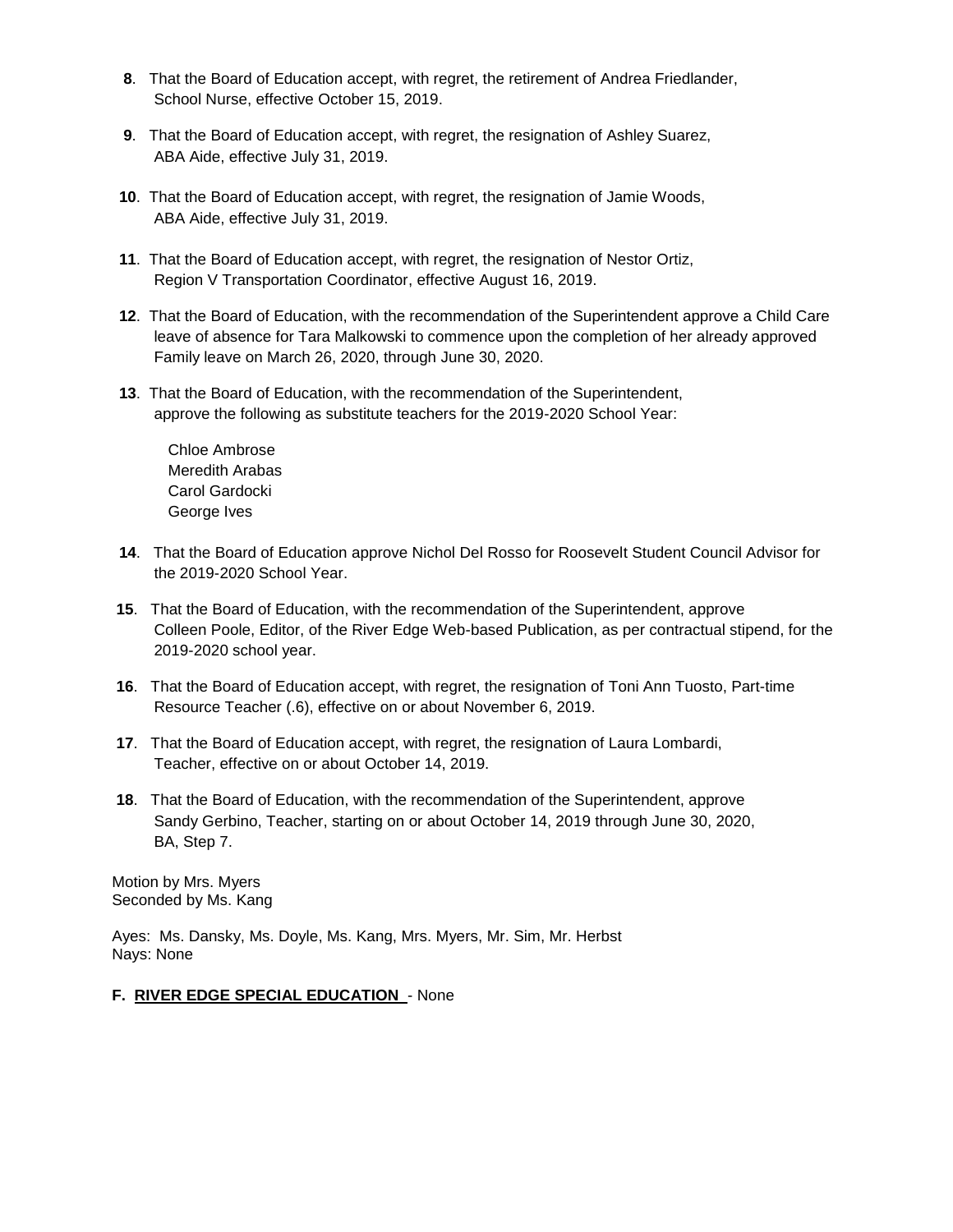### **G. REGION V ADMINISTRATION & TRANSPORTATION**

**1**. WHEREAS, the River Edge Board of Education (the "Board") is the lead education agency ("LEA") for the Bergen County Region V Council for Special Education ("Region V"); and

WHEREAS, Region V provides shared services for its member districts such as evaluations, direct services, and consultation; and

WHEREAS, as the LEA, the Board must approve the consultant agreements of the providers that Region V utilizes to deliver shared services to its member districts.

NOW THEREFORE, BE IT RESOLVED, that the Board, upon recommendation of the Superintendent, re-approves the consultant agreements of the following Region V Shared Services Consultants, Psychologists, Learning Disabilities Teacher Consultants, Social Workers, Speech Language Specialists, Occupational and Physical Therapists, and Translators to provide evaluations, direct services, and consultation, to non-public and public schools for member districts upon request for the 2019-2020 school year:

| Fit & Well Physical Therapy PC | <b>Physical Therapy Assistant</b>        | Consultant |
|--------------------------------|------------------------------------------|------------|
| Maria Lucibello                | Learning Disabilities Teacher Consultant | Evaluator  |
| Debbie Hollender LLC           | Learning Disabilities Teacher Consultant | Evaluator  |
| PF Speech Therapist LLC        | Speech and Language Specialist           | Non-public |
| Irene Stein                    | <b>Teacher Consultant</b>                | Non-public |

**2**. BE IT RESOLVED, that the Region V Council for Special Education will provide shared services for its member districts and be it further resolved that the River Edge Board of Education, upon recommendation of the Superintendent, approve the following Region V Transporters for member districts upon request for the 2019-2020 school year:

Eastern Star Trans Inc. Transporter Horizon Transportation Inc. Transporter Shaddai Transportation Inc. Transporter

**3**. That the Board of Education approve the following Renewal contracts for the 2019-2020 school year:

| Route # | Transporter            | Per Diem             |
|---------|------------------------|----------------------|
| 2704    | We Care Transportation | \$207.97             |
| 2723    | We Care Transportation | \$312.47             |
| 2554    | We Care Transportation | \$243.48             |
| 2217    | We Care Transportation | \$299.64             |
| 2228    | We Care Transportation | \$263.72             |
| 2681    | We Care Transportation | \$356.43             |
| 2318    | We Care Transportation | \$318.55             |
| 1529    | Rinaldi Transportation | $\overline{$}242.25$ |
| 2689    | Rinaldi Transportation | \$242.25             |
| 2648    | <b>Madison Coach</b>   | \$379.42             |